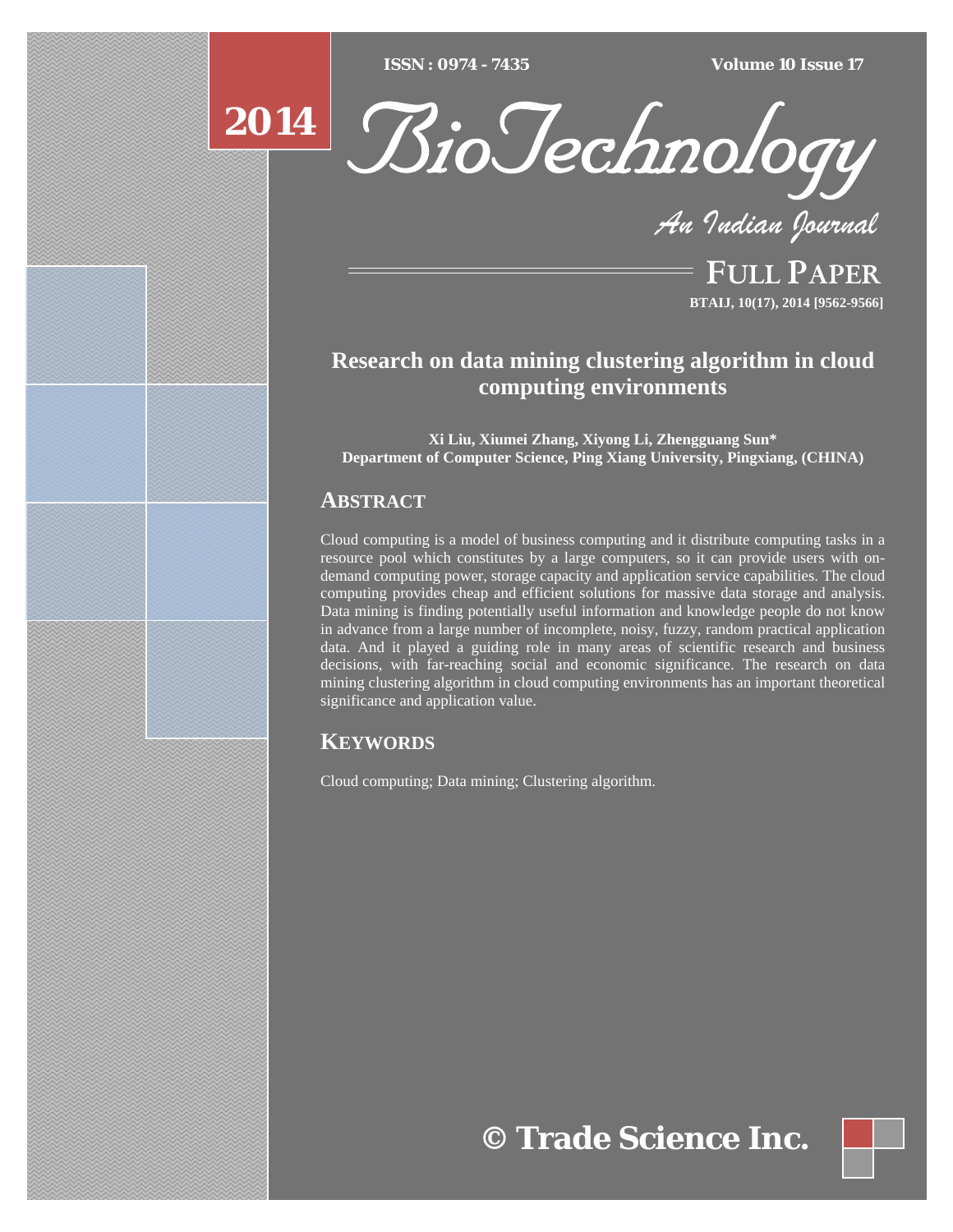#### **INTRODUCTION**

 Today, due to the development of computer technology and storage technology and database technology, large amounts of data have been collected into a database computer. We are in a huge amount of data and rich, but knowledge is acquired from a considerable lack of data in the database information face hidden wealth of knowledge but cannot fully excavated and the use of age. In this regard, we urgently need a powerful data analysis techniques and tools that can be mass data analysis and processing, get one hidden role of information and knowledge, to provide an effective basis for decision support in all areas of society. Therefore, the data mining techniques have emerged, data mining plays an increasingly important role in the industrial and commercial fields.

 Data mining is to find the data useful information hidden in the data, and provide support for decision-makers to make decisions, there are broad prospects for development. With the development of computer calculation system, a standalone treatment process to the cluster, and then use the Internet to form a supercomputer, making data mining processing capacity greatly. Data mining technology combines artificial intelligence, machine learning, pattern recognition many disciplines, statistical, database, visualization techniques, revealing data from a large number of implicit, previously unknown and potentially valuable information. Data mining as the world's leading information technology, it has attracted wide attention and research applications academia and industry.

 Cloud computing is the full use of existing network resources and equipment, centralized network computing capacity, distributed parallel computing, to be combined with shared resources and makes the system security is guaranteed, greatly reducing the time and computing cost-saving resources to carry out large and complex task issues distributed parallel computing, systems integration management and self-maintenance and low cost me in one. In the face of very large scale data TB level or PB-level data mining, the use of parallel computing technology, cloud computing, will greatly reduce the time data processing and more efficient digging out useful information.

 Cluster analysis is an important data mining, data analysis techniques, the collection of grouping physical or abstract objects become analytical process multiple classes by similar objects. It is an important human behavior. Target Cluster analysis is similar to the data collected on the basis of classification. Cluster analysis in business, geographic information, Internet applications, e-commerce, and so many fields have been widely used<sup>[1]</sup>.

#### **The concept of cloud computing**

 Cloud computing is an emerging model of business computing. It distributed computing tasks in a large pool of computer resources constitute enable various application systems to obtain computing power needed storage space and a variety of software services. Definition of cloud computing has narrow and broad points.

 Cloud computing refers to the delivery of narrow and use of IT infrastructure mode refers to the demand, and scalable way to get resources (hardware, platform, software) required by the network. "Cloud" of resources in the user appears to be infinitely scalable, and can be readily available, on-demand, any time extension, pay per use. This feature is often referred to as the use of water and electricity as the use of IT infrastructure. Cloud computing broadly refers to the delivery of services and usage patterns, refers to the demand, and scalable way to obtain the necessary services through a network. This service can be IT and software, Internet-related, it can be any other service.

 This resource pool called "cloud." "Cloud" is a virtual computing resources that can self-maintenance and management, usually for a number of large server clusters, including computing servers, storage servers, broadband resources and so on. Cloud computing resources all together, automatically managed by the software, without human involvement. This allows application providers do not need to worry about tedious details, can be more focused on their business, is conducive to innovation and reduce costs.

 Cloud computing is parallel computing, distributed computing and the development of grid computing, or that these commercial implementations of computer science concepts.

#### **The features of cloud computing**

 (1)It has a very large scale. "Cloud" of considerable size, Google cloud computing already has more than 100 million servers, Amazon, IBM, Microsoft, Yahoo and other "cloud" all have hundreds of thousands of servers. Enterprise private cloud typically have hundreds of thousands of servers. "Cloud" can give users unprecedented computing power.

 (2)The virtualization. The cloud computing allows users at any location, using a variety of terminal acquisition applications. Resources requested from the "cloud", rather than a fixed tangible entity. Applications running somewhere in the "cloud", but in fact you do not need to know, do not worry about the specific location of the application to run. Only need a laptop or a cell phone, it can be achieved through the network service everything we need, even including such tasks supercomputing.

 (3)High reliability. "Cloud" using multiple copies of data fault tolerance, isomorphic interchangeable compute nodes and other measures to protect the service and high reliability, the use of cloud computing and reliable than using the local computer.

 (4)The versatility. Cloud computing is not for a specific application, in the "cloud" can be constructed under the support of the ever-changing applications, with a "cloud" can support different applications running simultaneously.

 (5)The high scalability. "Cloud" size can be dynamically scalable to meet the needs of applications and user scale growth.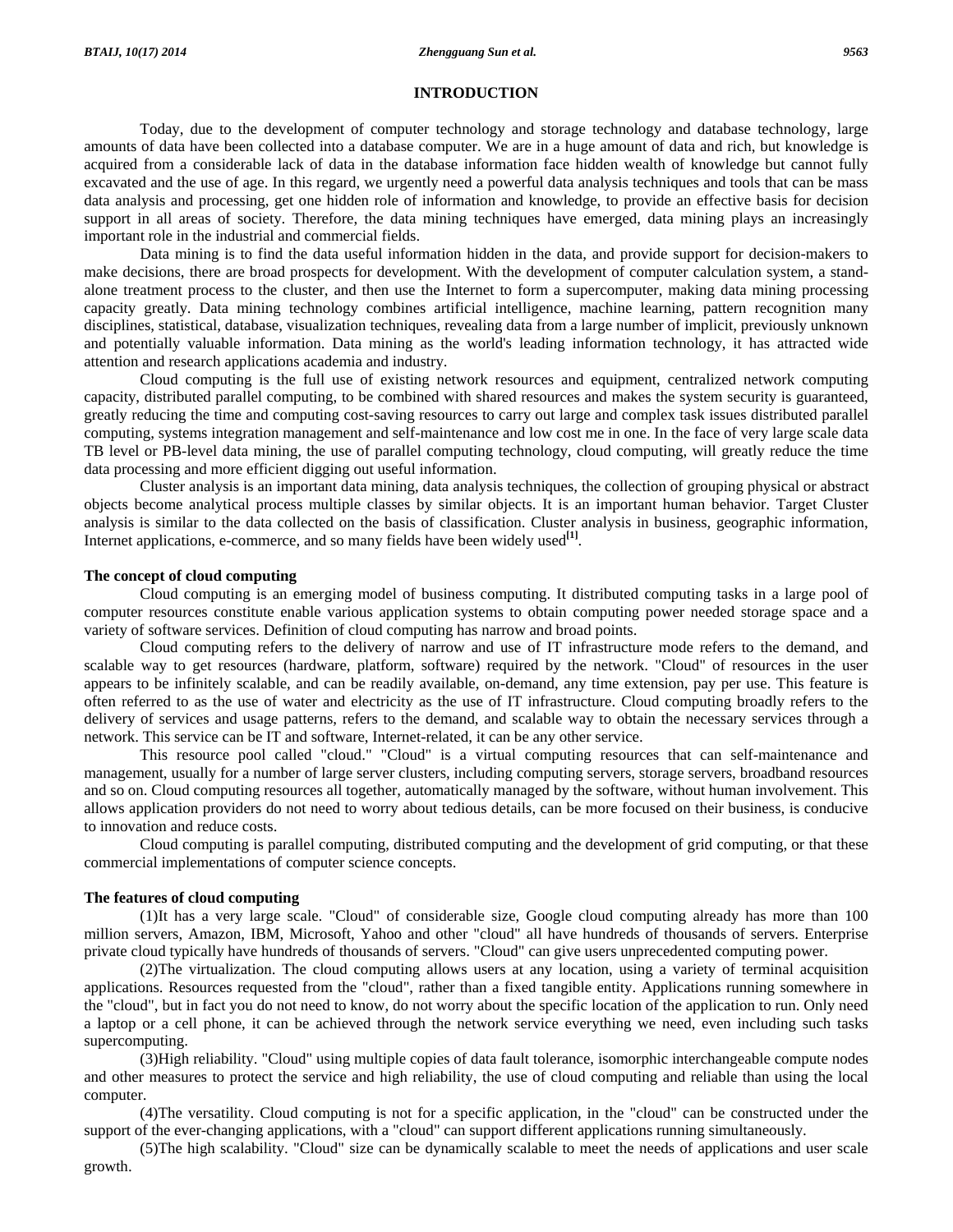(6)The on-demand service, "cloud" is a huge pool of resources available on demand; cloud can be as billing, like running water, electricity, gas.

(7)It is extremely cheap due to the "cloud" special fault tolerance measures can be used to form an extremely inexpensive node cloud, "cloud" automated centralized management makes a lot of business without the burden of an increasingly costly data center management book, "cloud" Universal makes utilization of resources than traditional systems dramatically, so users can fully enjoy the "cloud" of low-cost advantage, often as long as a few hundred dollars to spend a few days time to complete the previously required thousands of dollars, a few months time to complete task.

#### **The definition of data mining**

 Data mining is a lot of, incomplete, noisy, fuzzy and random data extracted from implicit in them, people do not know in advance, but is potentially useful information and knowledge. With the rapid development of information technology, the amount of data accumulated in the rapid growth of people, hundreds of dollars in TB, how to extract useful knowledge from vast amounts of data has become a problem that must be solved. Data mining is to adapt to this need emerged and rapidly developed data processing techniques.

 Data mining is a key step in knowledge discovery. It is the use of specific algorithms to extract patterns and knowledge from the data. Such knowledge or information is implicit, previously unknown and potentially useful knowledge extraction performance concept, rules, laws, patterns and other forms. Data mining is a set of technologies and applications, or a method for large-capacity data and data relationships between study and modeling of collections. Its goal is to large volumes of data into useful information and knowledge. Its structural data mining objects from the source to the semistructured and non-structured data sources, including relational databases, object-oriented databases, relational databases spatial reasoning databases, multimedia databases, temporal databases, text databases, image databases, and audio and video data sources. A data mining algorithm usually consists of the following elements: model, priority criteria and search algorithms.

#### **The functions of data mining**

 Data mining is used to specify data mining tasks looking mode type. In general, data mining tasks can be divided into two categories: description and prediction. Descriptive data mining tasks describe the general nature of the data in the database. The task of predictive data mining is to make predictions current inference.

 (1)The description of concept/class: characterization and distinction. Class/concept description refers to the summary, concise and accurate way to describe the various categories and concepts. This description may be obtained by the data characteristics and data distinguished.

 Data characterization is a summary of the general features or characteristics of the target class data. Typically, a user-specified class data collected through a database query. The effective methods of data collection and features include: simple data based on statistical summary metrics and graphs, based on the volume of data cube OLAP operations and attribute-oriented induction technology.

 General characteristics of the data distinguish the target class is a data object with one or more of the general characteristics of the type of object contrast are compared. Target class and contrasting class specified by the user, and the corresponding data query through a database search. A method for the data is similar to the method for distinguishing characteristics of the data.

 (2)The correlation analysis. The purpose of association analysis is to outline some of the data generated, for example, to find relationships derived relationship between a subset of data or some data with other data. The most common technique is the use of association rules. Computing association rules depends on identifying the relevant data appear frequently in data sets. Given by the user minimum support, find all frequent item sets that meet the support of not less than the minimum support all projects subset. In fact, these frequent item sets may have contained relationship. Generally, only care about the so-called largest collection of frequent item sets are not included in other frequent item sets. Find all frequent item sets is the basis for the formation of association rules.

 (3)Classification and prediction. The concept of classification is to find a category description, information that represents the entirety of such data, i.e., the connotation of the class described in this description and the structural model represented by the general rules or decision tree model. Classification is the use of the training data set is obtained by a certain algorithm and classification rules. Classification rules can be used to describe and predict.

 Prediction is the use of historical data records automatically deduce the promotion given an overview of the data, and thus to predict future data. Typically use mathematical and statistical methods to identify property and related properties to be predicted, and the property value estimate based on an analysis similar to the distribution of data

 (4)Cluster analysis. Cluster analysis is based on its feature clustering or classification of things, the so-called feather flock together, and found the law and typical patterns. Through subsequent clustering, data sets will be converted to class set, the same kind of data with similar values of variables and variables of different types of data values do not have a similarity.

 Clustering and classification and prediction of different classification and prediction is for training data, however, clustering is not known in advance how much the target database contains the class situation, all of the records sought to merge different classes.

 (5)Outlier analysis. Database may contain some data objects, the general behavior or model they are inconsistent with the data. These data objects are outliers. Most data mining methods will be considered outliers or unusual noise and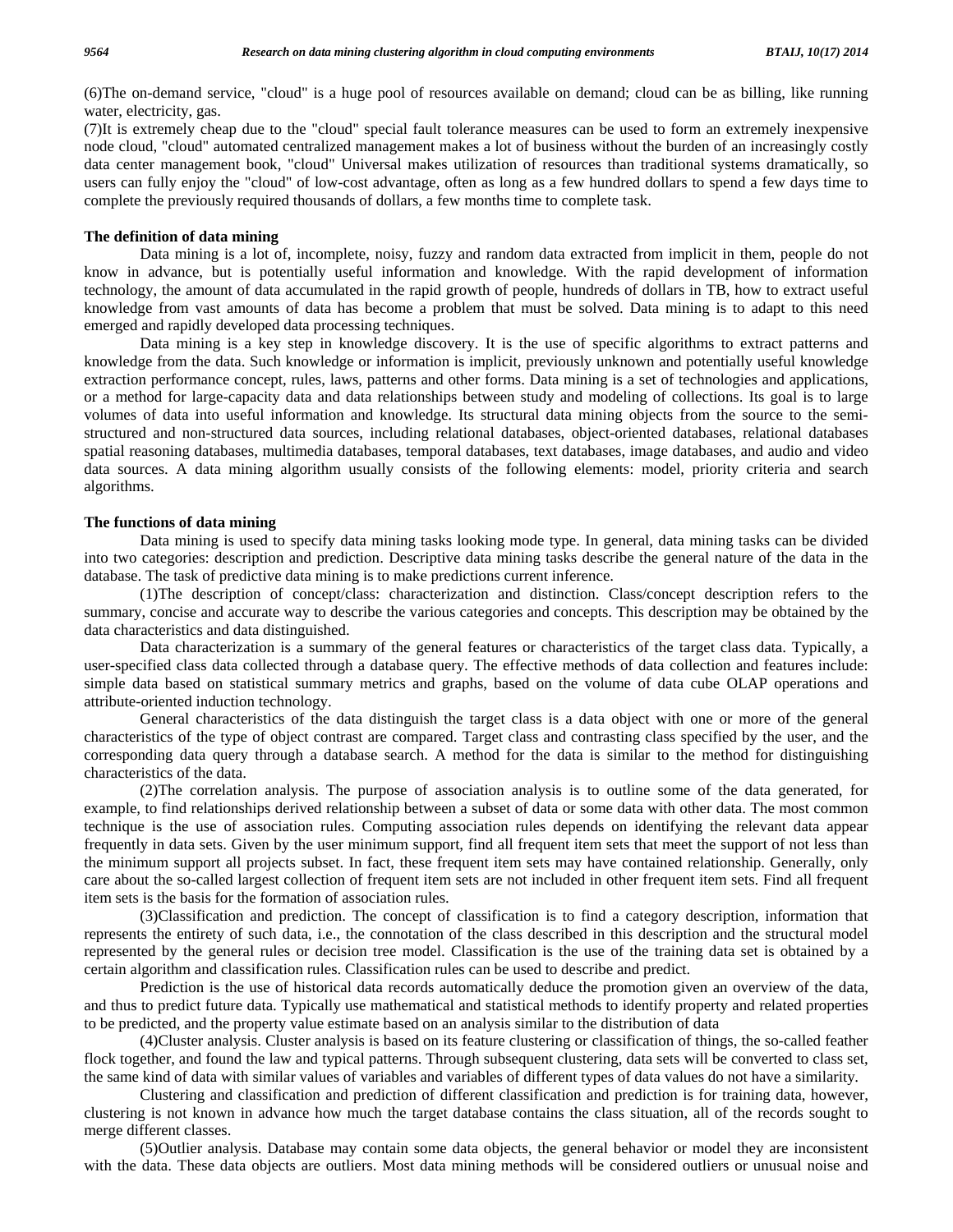discarded. However, in some applications, the rare thing may be more interesting than the normal events occur. Outlier mining data analysis called outliers. You can assume a data distribution or probability model, using statistical tests to detect outliers; or using distance metric, the distance to any cluster of objects as outliers. Based on the difference between the deviation by a method the main characteristics of the study group of the object to identify outliers, or instead of using a statistical distance measure.

 (6)Evolution analysis. Data evolution analysis is the law or trends describe the behavior of objects change over time, and its modeling. This analysis includes the time-related data in addition to characterize, differentiate, association, classification or clustering, including time-series data analysis, sequence or cycle pattern matching and analyze data based on similarity**[2]**.

#### **The research status of data mining clustering algorithm in cloud computing environment**

 After ten years of efforts of a generation, and now the data mining technology research has made remarkable excellent results. For KDD research mainly revolves around the theory, technology and applications in three aspects. Most researchers use effective techniques is to integrate a variety of theories and methods in order to achieve better purpose. Currently, the latest developments in data mining study abroad mainly in the knowledge discovery process further exploration and research. In the application of the algorithm is mainly reflected in the development of commercial data mining software tools to solve problems from a single isolated problem-solving process for the establishment of steering the overall system, its main client software for large banks and insurance companies, and so the sales industry. United States as the world's most prosperous data mining technology research areas, occupies a central position in its research and exploration.

 Compared with foreign and domestic research on data mining has many shortcomings, the late start and the development of immature, is currently in development started to normalize stage. The latest developments include: integration of rough sets and fuzzy set theory applied to knowledge discovery process integration; theoretical model of Chinese text mining and implementation techniques; using the concept of text mining; trying to build a collection of theoretical system, to achieve massive data processing data classification; structure construct intelligent expert systems; fuzzy system identification method and fuzzy system knowledge model.

#### **The problems of data mining clustering algorithm in cloud computing environment**

(1) Scalability is not strong. Many clustering algorithms work on data collection in hundreds of data objects which works well, but the practical application of data mining projects are usually a few more examples of millions of objects for analysis, and now rarely suitable for handling large clustering algorithm data collection, and can only handle numerical data, the class attribute data often appear in the data mining analysis cannot be achieved**[3]**.

 (2)It lacks of ability to handle different types of properties. Many types of applications may have a lot of data, such as numeric, binary type, property type, etc. However, many clustering algorithms designed only adapt to the numeric type, so the treatment is not effective for most applications. Even some of the existing clustering algorithms can handle these different types of data analysis, but cannot handle large data sets.

 (3)It needs better prior knowledge for decision of input parameters. Require the user to enter specific parameters, such as the hard k-means algorithm and fuzzy k-means algorithm are required to enter the desired number of clusters k clusters before most clustering algorithms during operation. Moreover, these input parameters in practice are often difficult to determine. Further, in general the results of cluster analysis for the input parameter are very sensitive. This requires the user to input parameters to determine a priori way to give users a certain amount of work and the burden, while it is not the kind of algorithm for unsupervised learning the true sense.

 (4)It cannot identify clusters of arbitrary shape. Clustering algorithms will typically use the Euclidean distance or Manhattan distance to measure the similarity of data, based on the distance metric algorithms tend to have similar structures found in globular clusters scale and density. However, in practical applications, a cluster may be any shape, so that a good clustering algorithm must be able to effectively and accurately identify clusters of arbitrary shape.

 (5)The ability to handle noisy data is weak. Most of the data are included in reality there are isolated points and noise. If the algorithm for such data-intensive, it may result in reduced quality of the clustering results. Therefore, the clustering algorithm must be able to remove or filter noise and discrete values.

(6)Lack of clustering validity studies for the class attribute data.

 For cluster analysis, the validity can often translate into optimal number of categories k decisions. And before the relevant clustering validity of research, mostly focused on the analysis of the effective type of data, data mining for common generic type of data, there is no effective way clustering validity analysis.

(7)For large data distributed file system data mining support is inadequate.

 In recent years, "big data" concept was born, distributed systems and data processing technology is improving and has been widely used. At the same time, in many data mining applications, many users information or business information are located in different databases or data files to the Internet, for example, quite structured data, which gives parallel processing technology provides a lot of opportunities.

#### **CONCLUSIONS**

 Cluster analysis as an important branch of data mining functions, it is a non-supervised pattern recognition and has a number of theoretical basis and algorithm and achieved encouraging research results. However, in a cloud computing